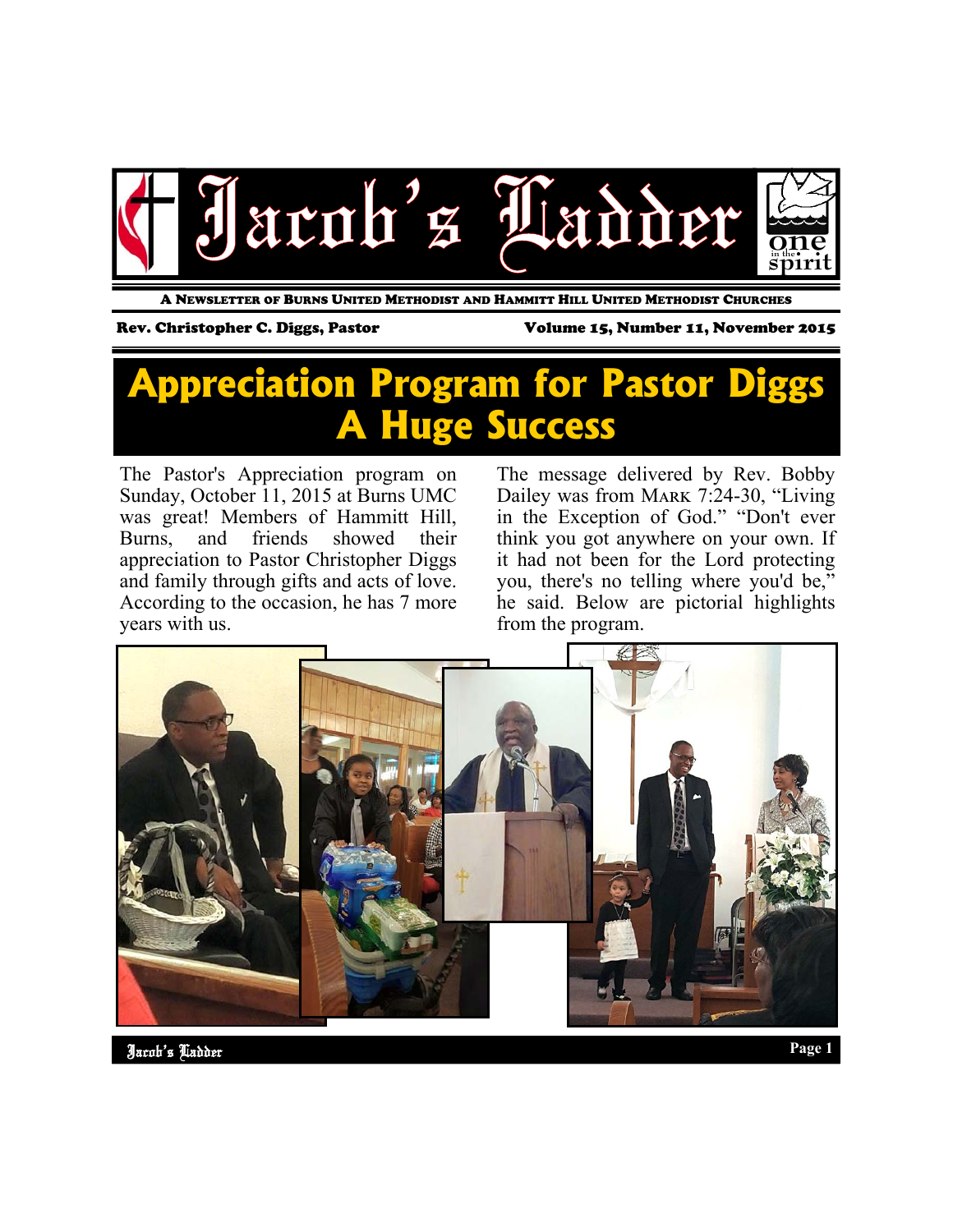# **NBC News Visits Burns UMC**

### by Barbara Wortham

For the past years, Second Chance Mississippi (a collaborative effort with Mississippi's Community Colleges to raise awareness and funding for those seeking a second chance at a diploma or skill certification), Burns UMC, and the Lafayette County Literacy Council (LCLC) have been in partnership to provide adult education services for the citizens of the Oxford community. Second Chance Mississippi founder, Mr. Dickie Scruggs, has given his voice, time, and finances to the cause. Mr.<br>Scruggs has donated computers and donated computers and workbooks for the Burns GED Program. He has also provided funds to the Lafayette County Literacy Council to assist in paying GED testing fees for the participants in the Burns program and the one on one coaching program at LCLC.

On October 26, 2015, Ms. Claire Duffy of NBC News visited the Oxford area to find out what efforts Second Chance Mississippi is making in the adult education community. One of her stops was Burns UMC. She interviewed Pastor Diggs about the church's relationship with Mr. Scruggs and his contributions to the Burns GED Program. The crew also filmed the Burns GED class. The footage will be featured on an upcoming episode of a NBC News presentation. (Hopefully we will be able to inform the church when it will be aired.)The filming was an exciting experience for the GED participants and their instructor. It was a great opportunity to share with the country the ways that our church is trying to affect lives and carry our mission of making disciples of Jesus Christ.



**PICTURED ABOVE: Dickie Scruggs, Barbara Wortham and Pastor Christopher C. Diggs.**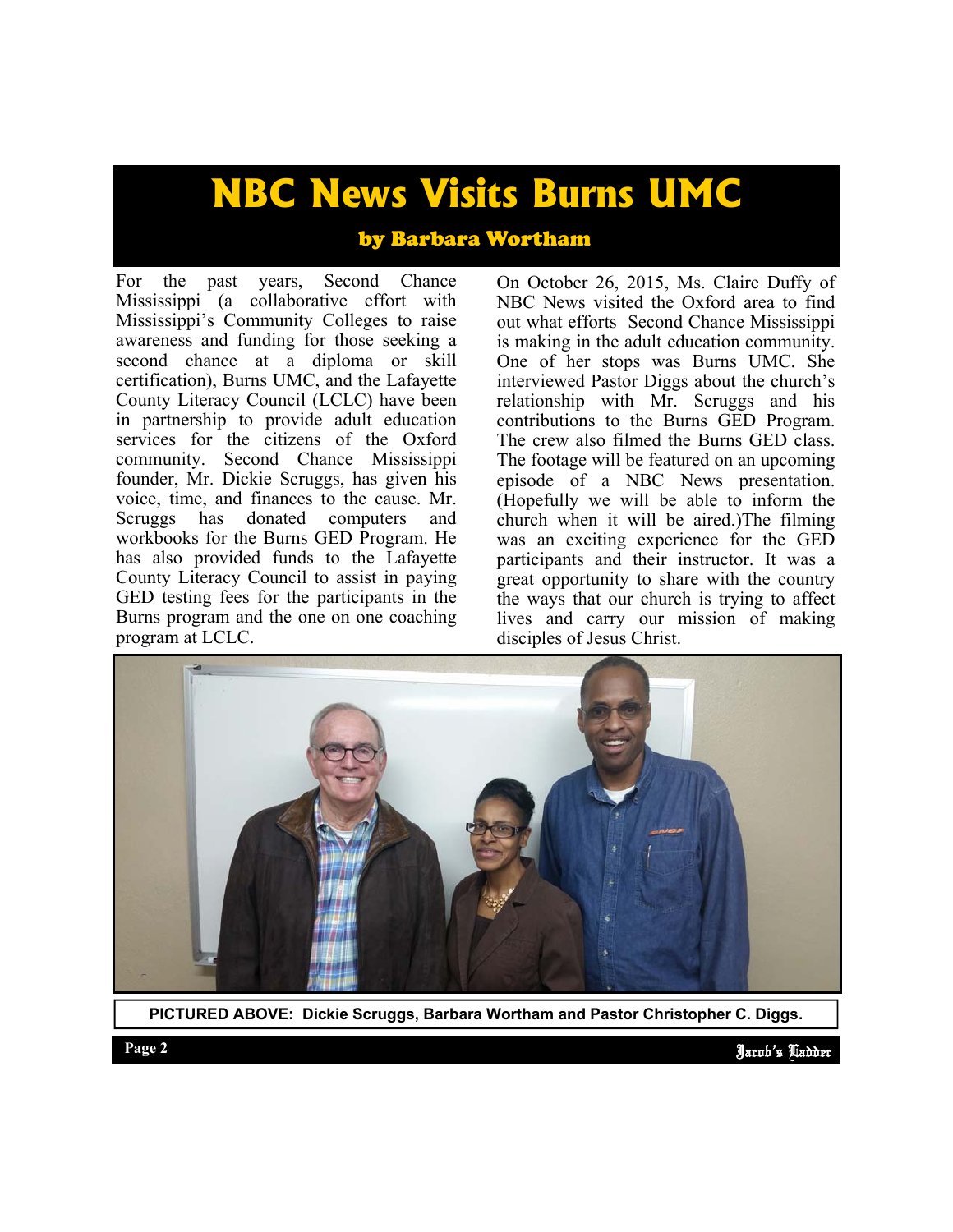# **Niler Franklin Retires After 28 Years from The Ole Miss Law Center**

Burns and Hammit Hill United Methodist Churches held a Retirement Reception for Niler P. Franklin after worship service on Sunday, October 25, 2015. Niler recently retired from the University of Mississippi School of Law after 28 years of service. Pastor Christopher C. Diggs thought 28

years was a big deal and that her church should celebrate this accomplishment with her. Niler wanted everyone to know that she appreciated the fellowship, food, calls, cards, flowers, and gifts she received.

The following pictures are from this reception.